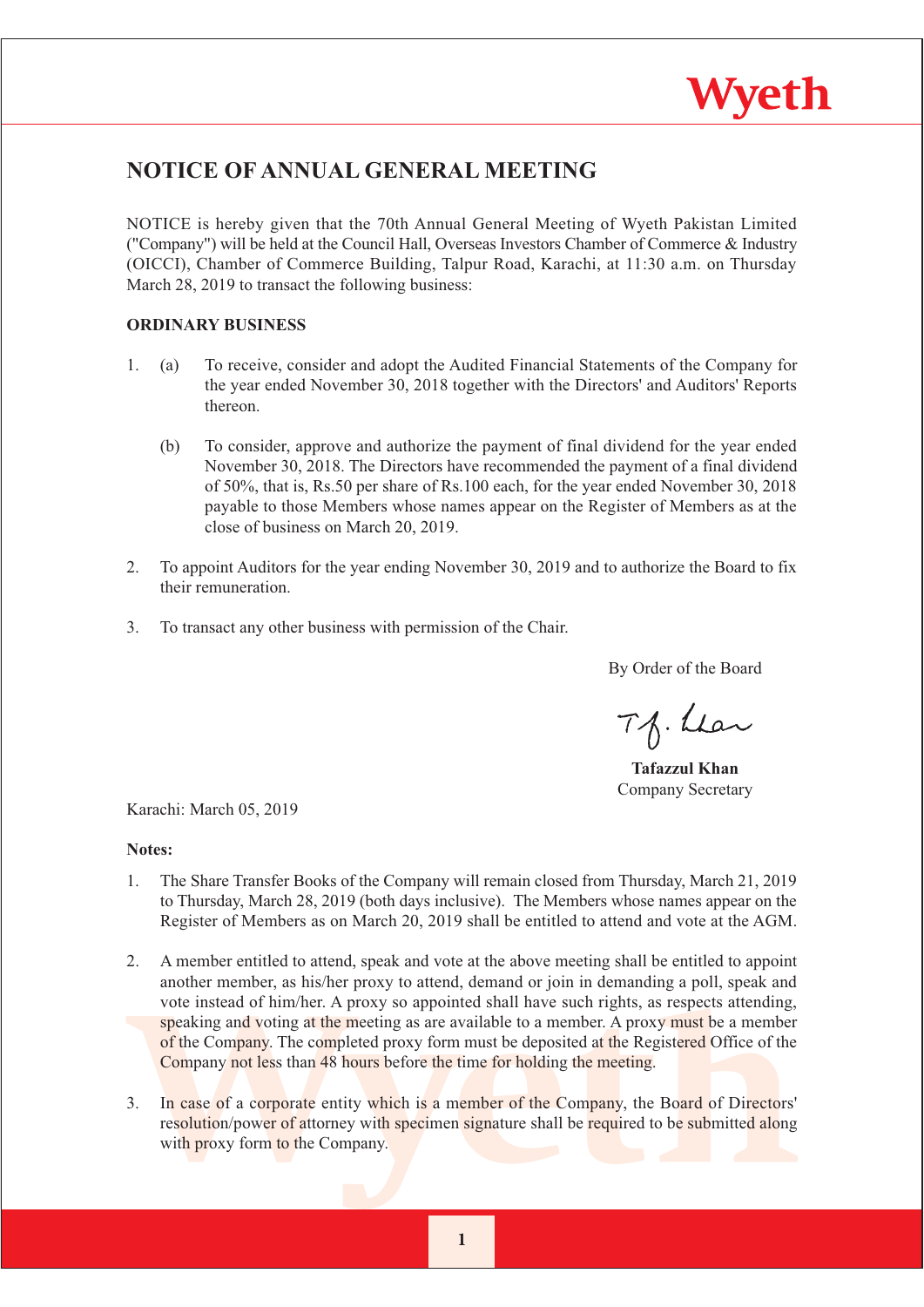$4.$ Members (Non-CDC) are requested to promptly communicate (and in any event before the first day of book closure) any change in their addresses and submit, if applicable to them, the non-deduction of Zakat Form CZ-50 with the Company's Share Registrar, THK Associates (Pvt.) Limited, 1st Floor, 40-C, Block-6, P.E.C.H.S., Karachi-75400 or update their address and Zakat status with their Participant/CDC Investor Account Services which maintains their CDC account in case of electronic shares

Wyeth

5. CDC Account Holders will further have to follow the under mentioned guidelines as prescribed in Circular 1 dated 26 January 2000 issued by the Securities and Exchange Commission of Pakistan:

### $\mathbf{A}$ . **For Attending the Meeting:**

- $i)$ In case of individuals, the account holder or sub-account holder and/or the person whose securities are in group account and their registration details are uploaded as per the Regulations, shall authenticate his/her identity by showing his/her original CNIC or original passport at the time of attending the meeting.
- $\overline{11}$ In case of corporate entity, the Board of Directors' resolution/power of attorney with specimen signature of the nominee shall be produced (unless it has been provided earlier) at the time of the meeting.

### **B. For Appointing Proxies:**

- $i)$ In case of individuals, the account holder or sub-account holder and/or the person whose securities are in group account and their registration details are uploaded as per the Regulations, shall submit the proxy form as per the above requirement.
- $\overline{ii}$ The proxy form shall be witnessed by two persons whose names, addresses and CNIC numbers shall be mentioned on the form.
- $\overline{\text{iii}}$ Attested copies of CNIC or the passport of the beneficial owners and the proxy shall be furnished with the proxy form.
- $iv)$ The proxy shall produce his/her original CNIC or original passport at the time of the meeting.
- In case of corporate entity, the Board of Directors' resolution/power of attorney with  $V)$ specimen signature shall be submitted (unless it has been provided earlier) along with proxy form to the Company.
- The shareholders holding physical shares are also required to bring their original CNIC and 6. attested copy of CNIC of shareholder(s) of whom he/she/they hold proxy(ies) without which such shareholder(s) shall not be allowed to attend and/or sign the Register of Shareholders/Members at the AGM.
- 7. A copy of the accounts of the Company for the year ended November 30, 2018 is also available on the Company's website: www.wyethpakistan.com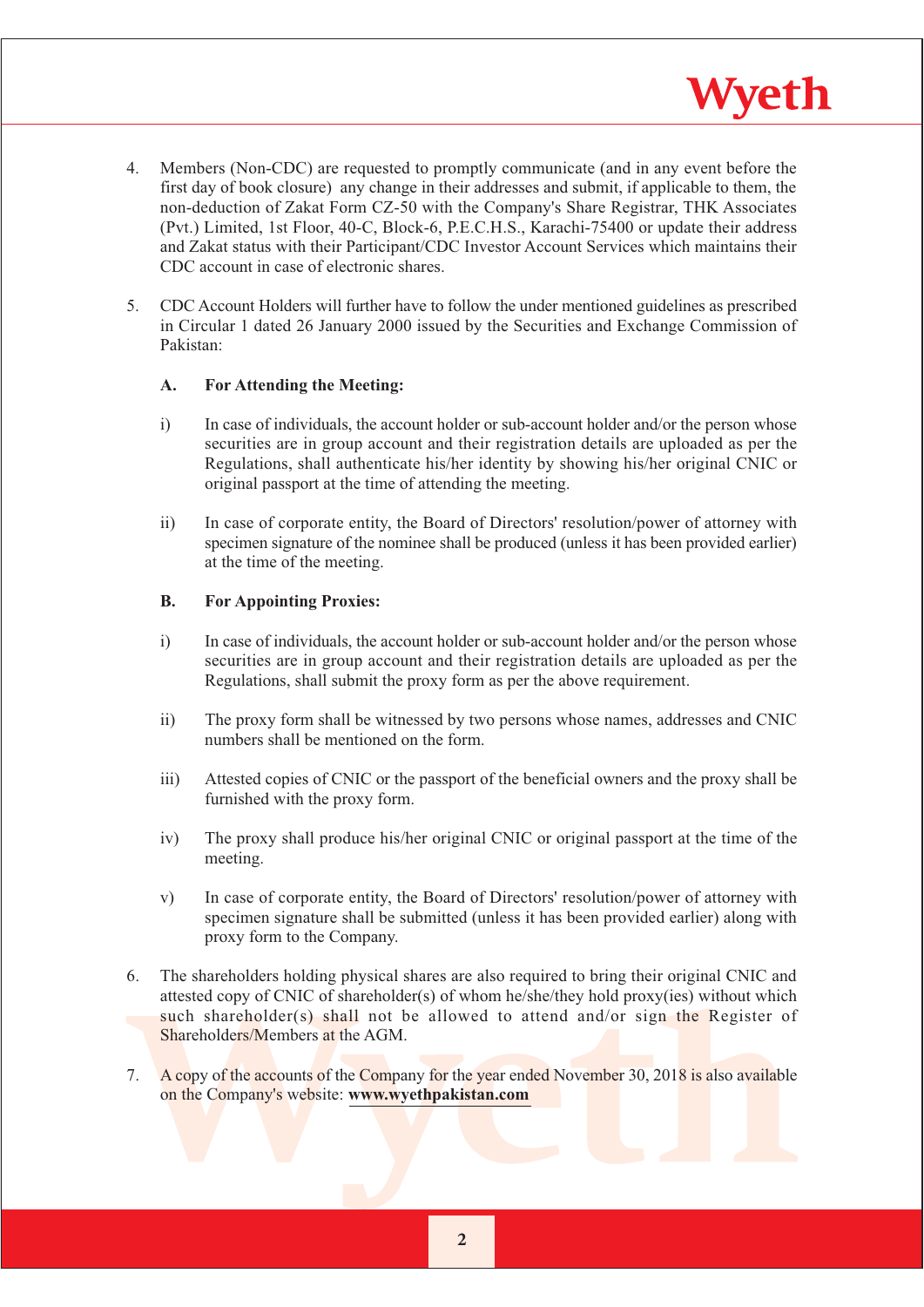# Wyeth

### 8. **Payment of Cash Dividend Electronically**

The Securities and Exchange Commission of Pakistan (SECP) had earlier initiated e-dividend mechanism through its letter No: 8(4)SM/CDC/2008 dated April 05, 2013. The Companies Act, 2017 also now provides in Section 242 that any dividend payable in cash shall only be paid through electronic mode directly into the bank account designated by the entitled shareholders. As such, the Company will only be able to make payment of cash dividend to its shareholder through electronic mode. Therefore shareholders are advised that in order for them to receive their dividends through electronic mode, the details of their bank mandate specifying: (i) title of account, (ii) account number, (iii) bank name, (iv) branch name, code and address be provided as soon as possible, to the Share Registrar of the Company, THK Associates (Pvt.) Limited, 1st Floor, 40-C, Block-6, P.E.C.H.S., Karachi-75400.

### $\mathbf{Q}$ As regards deduction of withholding tax on the amount of dividend:

- $i)$ The Government of Pakistan through Finance Act, 2017, effective 1 July, 2017 has made certain amendments in Section 150 of the Income Tax Ordinance, 2001 whereby different rates are prescribed for deduction of withholding tax on the amount of dividend paid by the companies. These tax rates are as under:
- $(a)$ For filers of income tax returns  $15.0\%$
- For non-filers of income tax returns  $(b)$  $20.0\%$

To enable the Company to make a tax deduction on the amount of dividend  $(a)$  15.0% instead of 20.0%, all the shareholders whose names are not entered into the Active Taxpayers List (ATL) provided on the website of FBR, despite the fact that they are filers, are advised to make sure that their names are entered into ATL before the date for payment of the cash dividend i.e. April 10, 2019 otherwise tax on their cash dividend will be deducted  $@20.0\%$  instead  $@15.0\%$ .

- $(ii)$ As per FBR Circulars C, No.1 (29) WHT/2006 dated 30 June, 2010 and C, No.1 (43) DG (WHT)/2008-Vol. II-66417-R dated 12 May 2015, a valid exemption certificate is mandatory to claim exemption of withholding tax under section 150 of the Income Tax Ordinance, 2001 (tax on dividend amount) where the statutory exemption under clause 47B of part-IV of Second Schedule is available. Shareholders who fall in the aforementioned category and wish to avail exemption under Section 150 of the Income Tax Ordinance 2001, must provide valid Tax Exemption Certificate to our Share Registrar THK Associates (Pvt) Limited, 1st Floor, 40-C, Block-6, P.E.C.H.S., Karachi-75400 before the first day of book closure otherwise tax will be deducted on dividend as per applicable rates.
- $(iii)$ Further, the Federal Board of Revenue (FBR) has clarified that withholding tax will be determined separately on 'Filer'Non-Filer' status of Principal shareholder as well as jointholder (s) based on their shareholding proportions, in case of joint accounts.

Accordingly, shareholders who hold shares jointly are requested to provide shareholding proportions of Principal shareholder and Joint-holder(s) in respect of shares held by them (only if not already provided) to the Company's Share Registrar, THK Associates (Pvt) Limited, 1st Floor, 40-C, Block-6, P.E.C.H.S., Karachi-75400 in writing within 10 days of this notice; otherwise it will be assumed that the shares are equally held by Principal shareholder and Joint Holder(s).

 $iv)$ For any query/problem/information, the investors may contact the Company's Registrar, THK Associates (Pvt.) Limited. 1st Floor. 40-C. Block-6, P.E.C.H.S., Karachi-75400. at the following phone number (021)  $111-000-322$ , (021) 34168266-68-70 or email address secretariat@thk.com.pk.